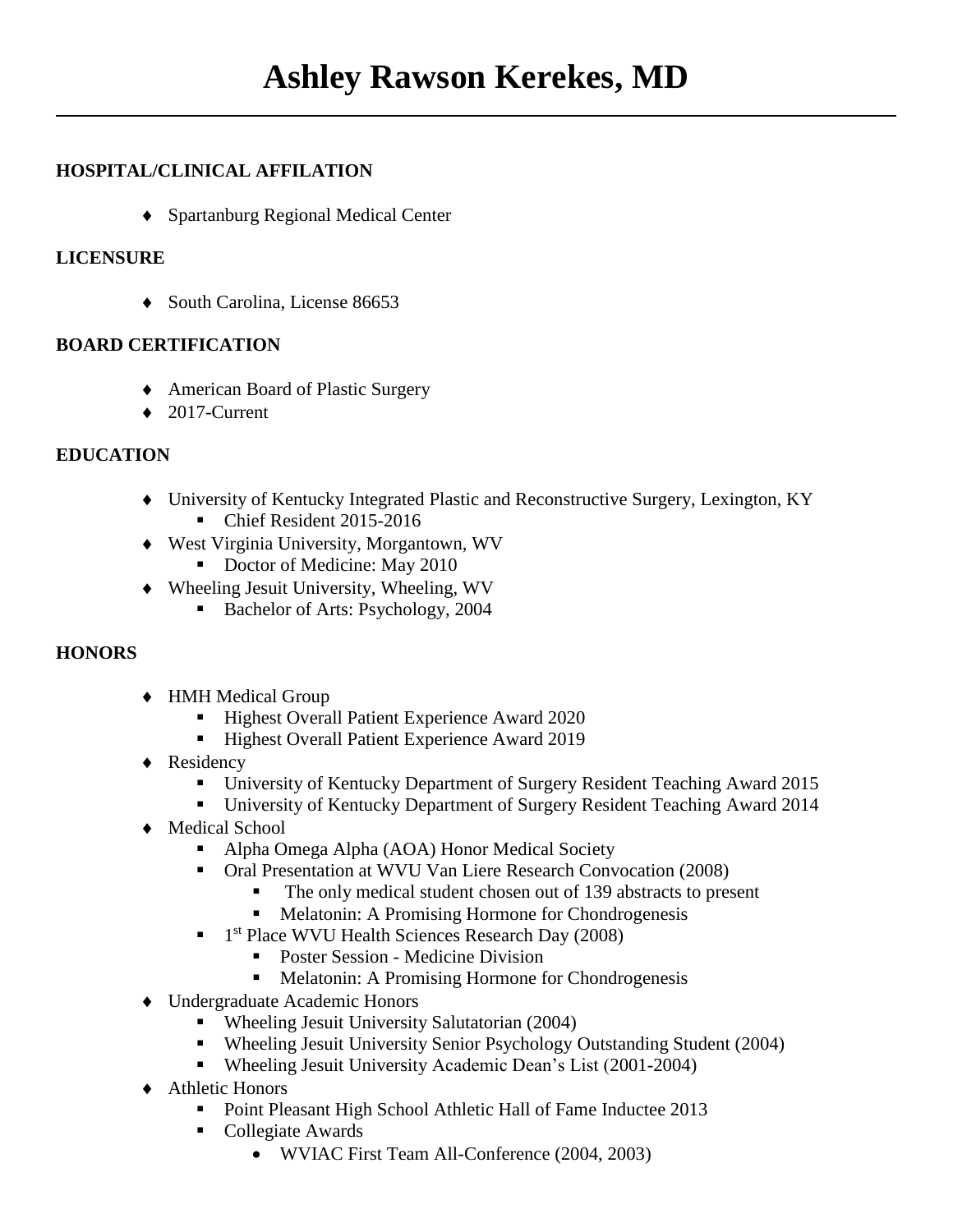- WVIAC All-Tournament Team (2004, 2003)
- Wheeling Jesuit University Female Scholar Athlete of the Year (2003, 2002)
- National Fastpitch Coaches Association Academic All-American (2003)
- WVIAC Special Honorable Mention (2002)

#### **PUBLICATIONS**

- Wong, L., *Kerekes, A.,* Wright, A., Vyas K. Microcystic Adnexal Carcinoma of the Nipple. Wounds. 2018. June 30. (6) E65-67.
- ◆ McClellan, W. Thomas, *Rawson*, A. Wendell L Hughes" Life and Contributions to Plastic Surgery. Plastic & Reconstructive Surgery. 2011; 128(6):765e-772e
- ◆ Pei, M., He, F., Wei, L., *Rawson*, A. Melatonin enhances cartilage matrix synthesis by porcine articular chondrocytes. Journal of Pineal Research. 2009; 46: 181-187
- ◆ *Rawson, A., McClellan, W. Current Concepts in Breast Reconstruction. WV State Medical* Journal. 2009

## **PRESENTATIONS**

- University of Kentucky Plastic Surgery Grand Rounds. Hospital-Based Plastic Surgery. May 2021
- $\blacklozenge$  Southeastern Society of Plastic and Reconstructive Surgeons 59<sup>th</sup> Annual Scientific Meeting. Obesity and Aesthetic Satisfaction in Autologous and Implant-Based Breast Reconstruction: A Reappraisal. Poster Presentation, June 2016.
- Kentucky Society of Plastic Surgery Meeting. Aesthetic Satisfaction in Autologous and Implant Breast Reconstruction: A Comparison Between Patients with a BMI less than and greater than 30, August 2015.

# **PRESS AND MEDIA COVERAGE**

[Project Gratitude: Ashley Kerekes.](https://baptisthealthfoundationhardin.org/project-gratitude-ashley-kerekes/)

[Staying Sun Safe,](https://issuu.com/elizabethtownlifestyle/docs/magazine7/72) by Ashley Kerekes, *Elizabethtown Lifestyle Magazine,* April 5, 2021.

[Doctor Moms,](https://issuu.com/elizabethtownlifestyle/docs/magazine3/86) *Elizabethtown Lifestyle Magazine,* April 2, 2020.

[Best Practices for 2020: Making Breast Care a Priority,](https://issuu.com/elizabethtownlifestyle/docs/issuuformat/104) by Ashley Kerekes. *Elizabethtown Lifestyle Magazine,* Jan 10, 2020.

[Love Your Winter Skin,](https://issuu.com/elizabethtownlifestyle/docs/eloctober/24) by Ashley Kerekes, *Elizabethtown Lifestyle Magazine,* Oct 13, 2019.

[Wednesday's Woman: Career Blends Art and Science,](https://www.thenewsenterprise.com/features/wednesdays_woman/career-blends-art-and-science/article_acebed15-4dc8-5cd6-9077-61328fdf4c9c.html) by Becca Owsley, *The News-Enterprise*. Aug 21, 2019.

[Melanoma Monday to Raise Awareness for Skin Cancer,](https://www.thenewsenterprise.com/news/local/melanoma-monday-to-raise-awareness-for-skin-cancer/article_22c0ddbd-11ba-5806-843b-02bc3c71f7bd.html) by Ryan Alves, *The News-Enterprise*, Apr 30, 2017.

[Breast Reconstruction Not About Vanity,](https://www.thenewsenterprise.com/news/local/breast-reconstruction-not-about-vanity/article_f93cbb67-925a-579b-bb34-ff54252d2f41.html) by Mary Alford, *The News-Enterprise*, Oct 20, 2017.

[Plastic Surgeon Hired to Complete Breast Cancer Care at HMH,](https://www.thenewsenterprise.com/news/local/plastic-surgeon-hired-to-complete-breast-cancer-care-at-hmh/article_2f5e2322-6755-54d5-83bd-8535aafdf05c.html) by Emma Kennedy, *The News-Enterprise*. Jul 5, 2016